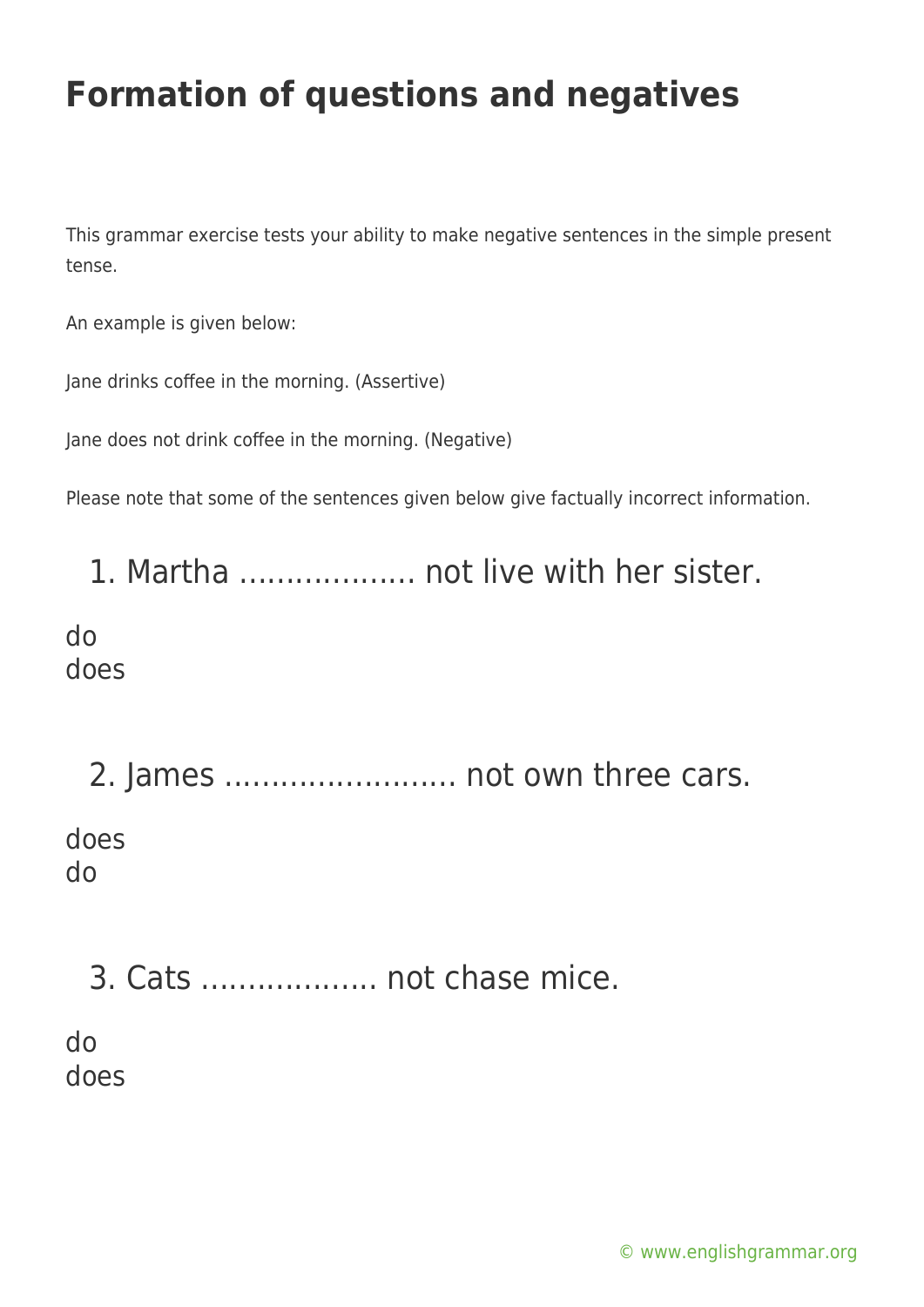4. Birds ................... not make their nests in trees. do does 5. Deciduous trees ...................... not shed their leaves in autumn. do does 6. The earth ........................ not move around the sun. do does 7. Honey ............................. not taste sweet. does do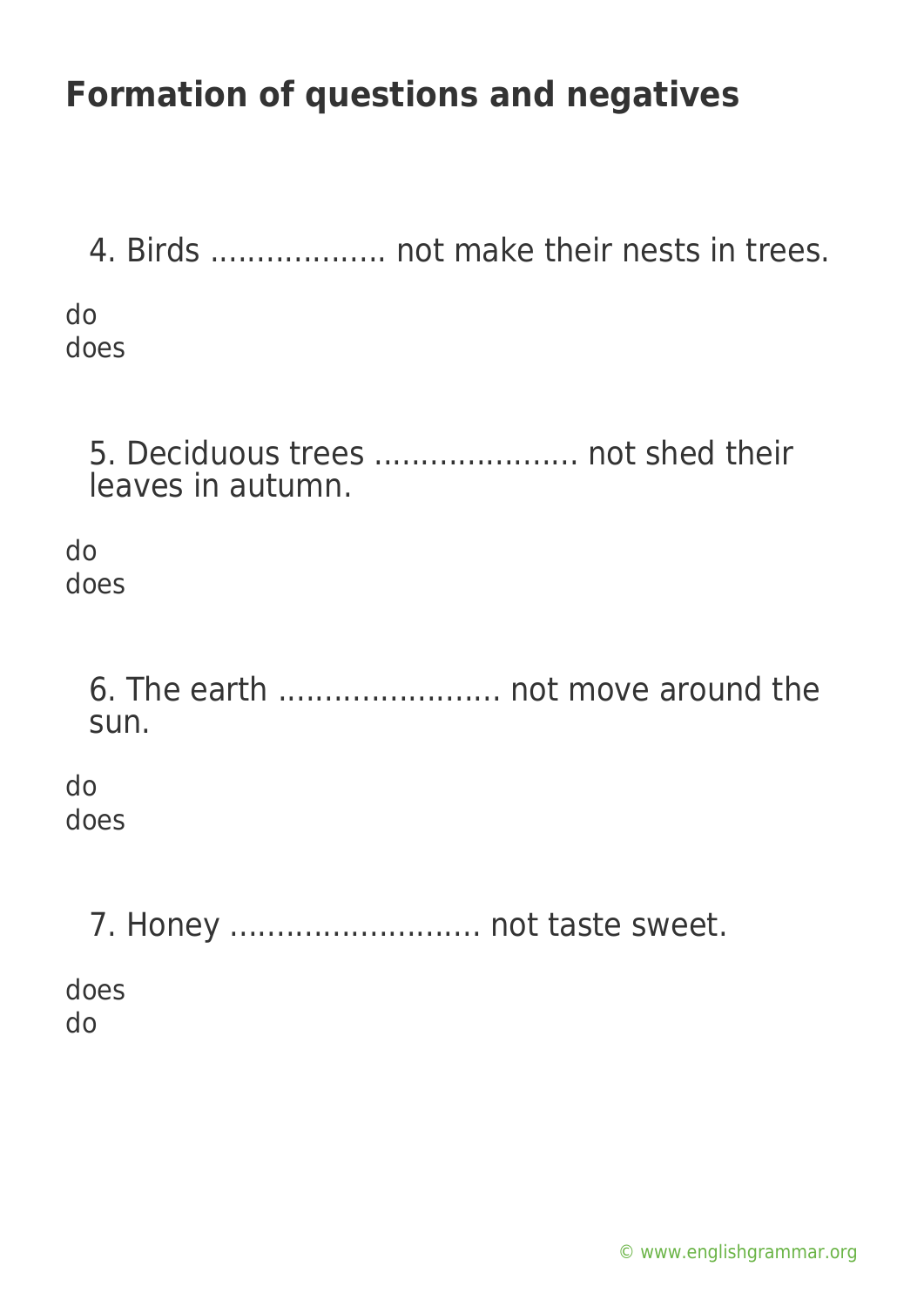8. My grandparents ..................... not keep pigs in their shed.

do does

> 9. He ....................... not work hard to support his family.

do does

10. Opposite poles ....................... not attract.

do does

#### Answers

- 1. Martha does not live with her sister. / Does Martha live with her sister?
- 2. James does not own three cars. / Does James own three cars?
- 3. Cats do not chase mice. / Do cats chase mice?